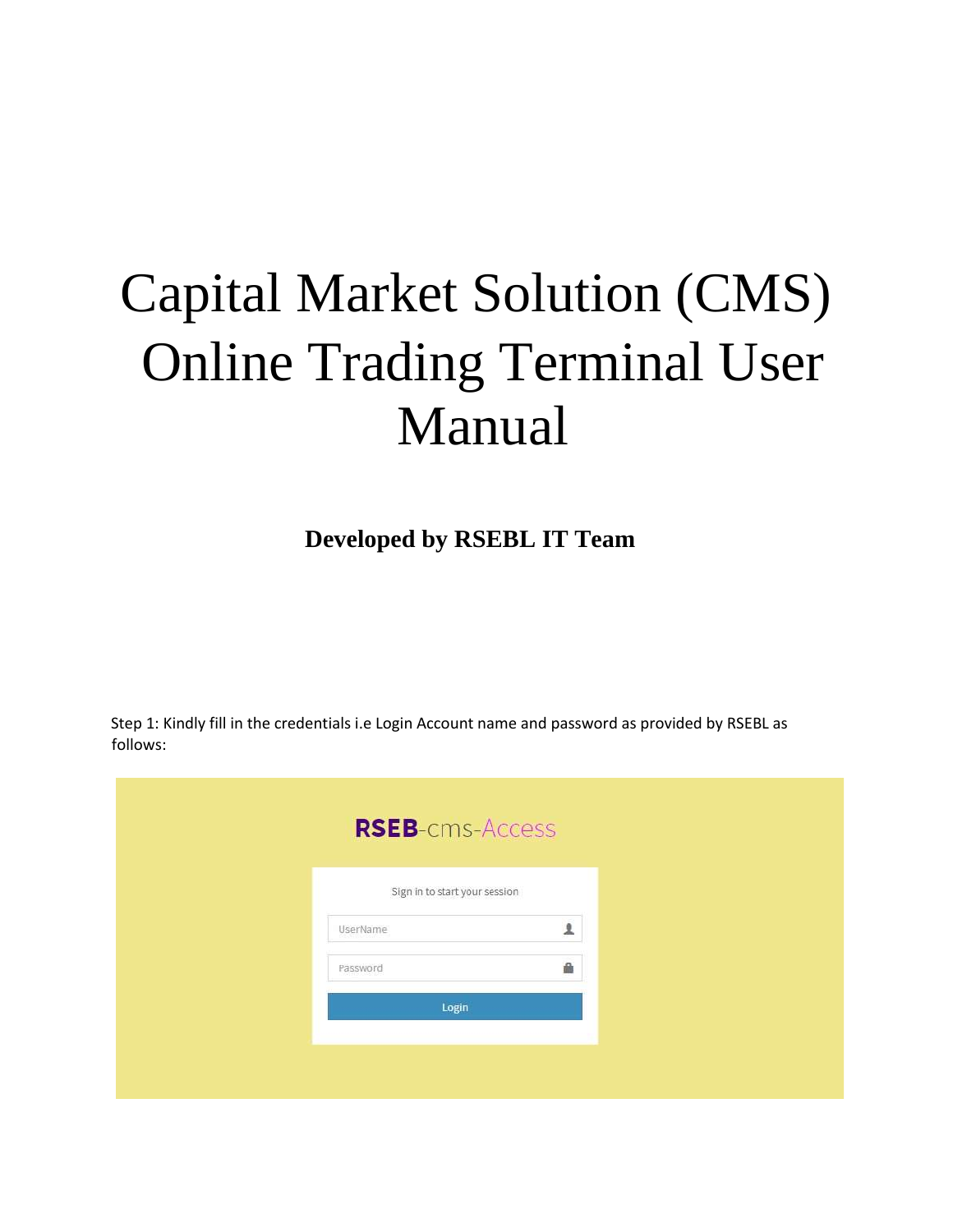Step 2: Once you enter the Login command, the following landing page will show. Kindly enter you CD Code provided by your concerned Broker and click on search button  $\frac{1}{2}$ :



Step 3: This is the screen where you can view the share and cash deposited by your concerned broker details in the CD Code that you have entered.

| <b>RSEB-TRADING</b> |   | $\equiv$                                    |                                                             |                  | <b>NEW WIELL CONANCE</b> | <b>B</b> CANCEL     | WENBNBE11410083847    |
|---------------------|---|---------------------------------------------|-------------------------------------------------------------|------------------|--------------------------|---------------------|-----------------------|
| al Hariet Watch     |   |                                             |                                                             |                  |                          |                     | <b>B</b> How Cashbard |
| Criter Manager      | k | BUY                                         | SELL.                                                       | CHANGE ORDERS    | CANCLE ORDERS            | <b>MARKET WATCH</b> | PENDING ORDERS        |
| <b>B</b> Reports    | × | <b>Han Order</b>                            | Configuro O                                                 | Ske <sup>D</sup> | Sec.                     | tion <sup>2</sup>   | 500 <sup>o</sup>      |
|                     |   | <b>DITCUTED QUIDERS</b>                     |                                                             |                  |                          |                     |                       |
|                     |   | Sec D.                                      |                                                             |                  |                          |                     |                       |
|                     |   | R201201755                                  | $\alpha$                                                    |                  |                          |                     |                       |
|                     |   |                                             | $1\,$ SWMM $\,$ ; BPMS) evaluate values for Sale $\,$ (1884 |                  |                          |                     |                       |
|                     |   | Available Cash / Nu. 5000.00                |                                                             |                  |                          |                     |                       |
|                     |   |                                             |                                                             |                  |                          |                     |                       |
|                     |   |                                             |                                                             |                  |                          |                     |                       |
|                     |   |                                             |                                                             |                  |                          |                     |                       |
|                     |   |                                             |                                                             |                  |                          |                     |                       |
|                     |   | Copyright @ 2016 RSEB, All rights reserved. |                                                             |                  |                          |                     | Versloo 1.0           |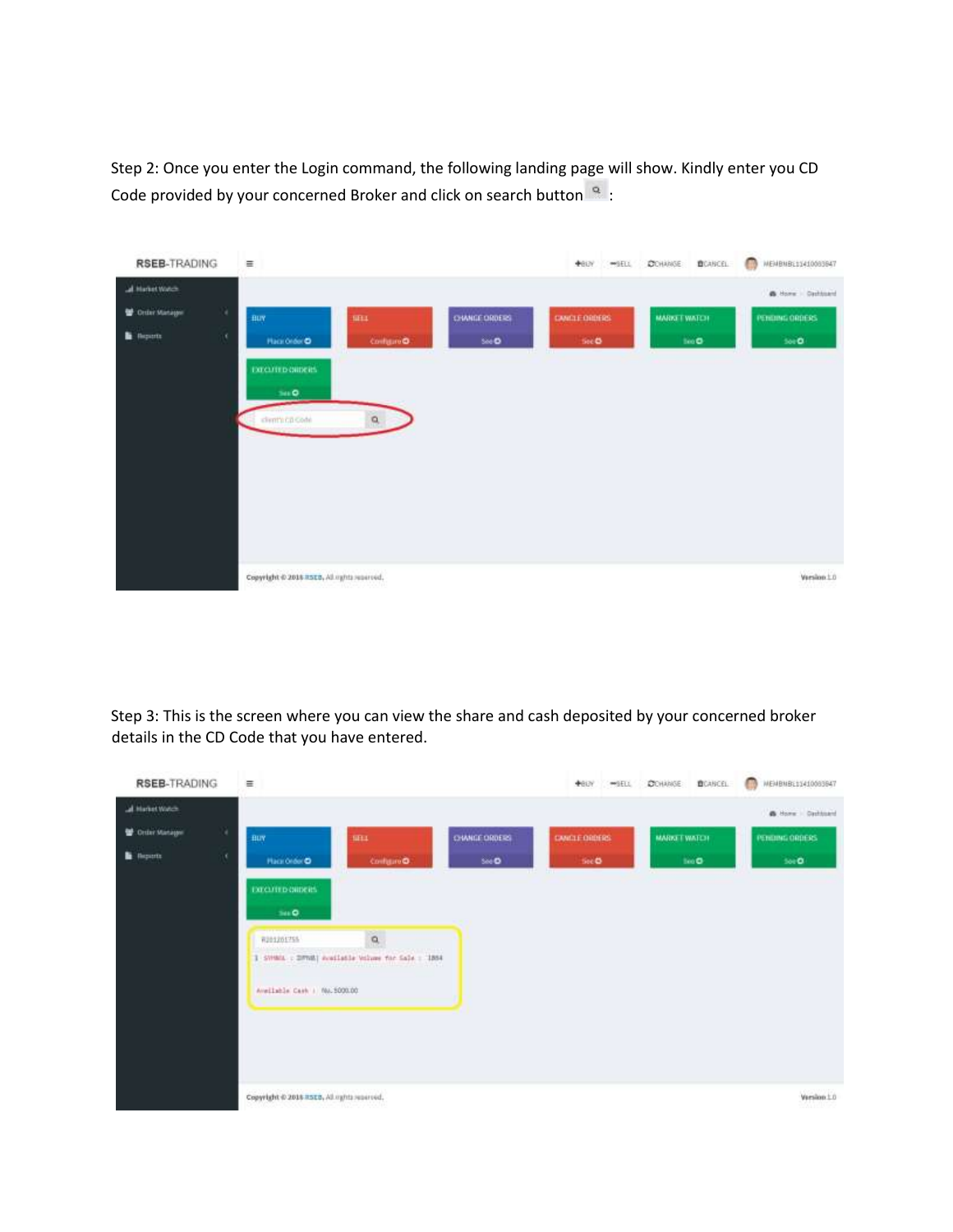Step 4: Kindly click on +BUY or Place Order (both will redirect to the same page) to place your Buy orders as follows.



Step 4: FBUY or Place Order

After +BUY or Place Order, enter CD code and click Tab button on your keyboard or click on any space of the popped up modal as seen below.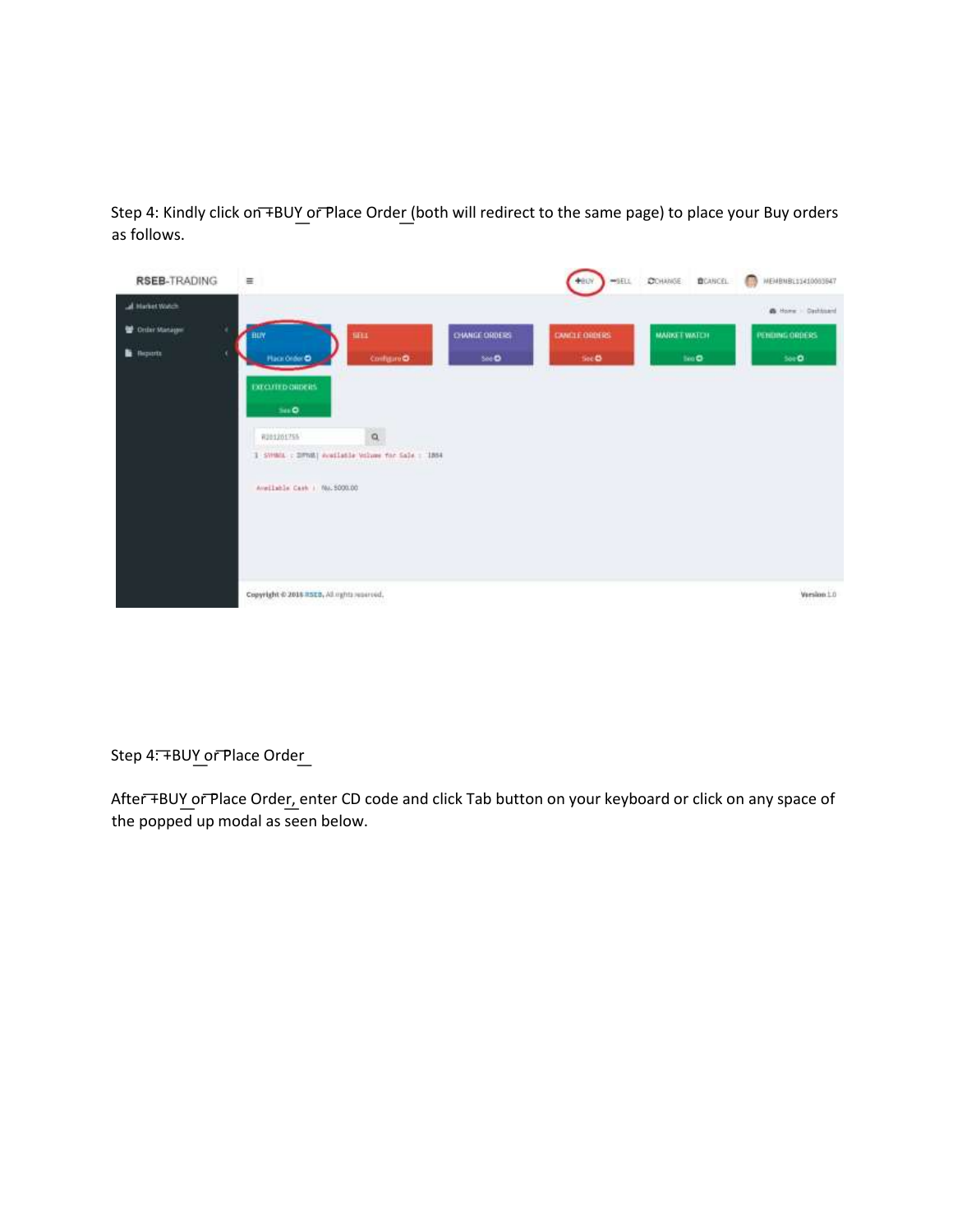| <b>RSEB-TRADING</b>     | $\equiv$                                      |               |              | <b>CHARLES AND CONSULTANT OF A SECOND CONSULTANT OF A REPORT OF A SECOND CONSULTANT OF A REPORT OF A SECOND CONSULTANT OF A REPORT OF A REPORT OF A REPORT OF A REPORT OF A REPORT OF A REPORT OF A REPORT OF A REPORT OF A REPO</b> |
|-------------------------|-----------------------------------------------|---------------|--------------|--------------------------------------------------------------------------------------------------------------------------------------------------------------------------------------------------------------------------------------|
| of their truck.         | BUY.                                          | ×             |              | A meet School                                                                                                                                                                                                                        |
| <b>W. Daler Halvage</b> | <b>Tur</b><br>Price<br>$c$ code               | <b>Volume</b> | MADNET WATER | PERSONAL DRUGS                                                                                                                                                                                                                       |
|                         | <b>Harrison &amp;</b>                         |               | $100-12$     | $\sin 60$                                                                                                                                                                                                                            |
|                         | <b>SUBMIT</b><br><b>ENCUTED SHOPS</b>         |               |              |                                                                                                                                                                                                                                      |
|                         | $m \in$                                       | $\cos\theta$  |              |                                                                                                                                                                                                                                      |
|                         | <b>Charles Corporation</b>                    |               |              |                                                                                                                                                                                                                                      |
|                         |                                               |               |              |                                                                                                                                                                                                                                      |
|                         |                                               |               |              |                                                                                                                                                                                                                                      |
|                         |                                               |               |              |                                                                                                                                                                                                                                      |
|                         |                                               |               |              |                                                                                                                                                                                                                                      |
|                         |                                               |               |              |                                                                                                                                                                                                                                      |
|                         | Copyright at July 2329, all rights household. |               |              | <b>Service 11</b>                                                                                                                                                                                                                    |

Step 5: Tab button on keyboard or click on any space of the popped up modal after entering CD Code

The details of that client associated with the entered CD Code will be visible as follows, then select the symbol (company) that you want to buy.

| RSEB-TRADING       | ਵ                         |                                         |                      | $400 - 400$      |              |        | <b>COMME BOACE COMPRESSIONER</b> |
|--------------------|---------------------------|-----------------------------------------|----------------------|------------------|--------------|--------|----------------------------------|
| of major transfer. |                           | BUY                                     |                      |                  | $\sim$       |        | <b>A long-Salessi</b>            |
| <b>W</b> makkeeps  | <b>Taux</b>               | <b>POUL VOID</b><br>CD, Code            | client               | CD Code          | MARKET MATCH |        | FUILDING DRUGS                   |
| B. trunt           | THE COLOR                 | R201201733                              | <b>KINLEY KABINE</b> | <b>REVISIONS</b> |              | $4+22$ | 1400                             |
|                    | <b>COUNTER</b> SERVE      | <b>Symbol</b>                           | Price                | <b>Volume</b>    |              |        |                                  |
|                    | $\lim \mathsf{D}(\cdot)$  | -Select symbol-<br><b>Beled synthal</b> |                      |                  |              |        |                                  |
|                    |                           | BBFL<br>BFAL.                           |                      |                  |              |        |                                  |
|                    | <b>ASSISTED FOR</b>       | eu.<br><b>GREL</b>                      |                      | $-2000$          |              |        |                                  |
|                    |                           | <b>BPCL</b><br>B3CL                     |                      |                  |              |        |                                  |
|                    |                           | BTL<br>COOL<br>CPOUL                    |                      |                  |              |        |                                  |
|                    |                           | CRUIS<br>CF004                          |                      |                  |              |        |                                  |
|                    |                           | CFOSS<br>CPODE                          |                      |                  |              |        |                                  |
|                    |                           | CPOST<br>OFAC                           |                      |                  |              |        |                                  |
|                    | <b>SHIWARD STREETS ST</b> | Ch/F.<br>OPHIL<br>OPDP                  |                      |                  |              |        | <b>NATIONAL LIE</b>              |

Step 5: Select any of the symbols from the dropdown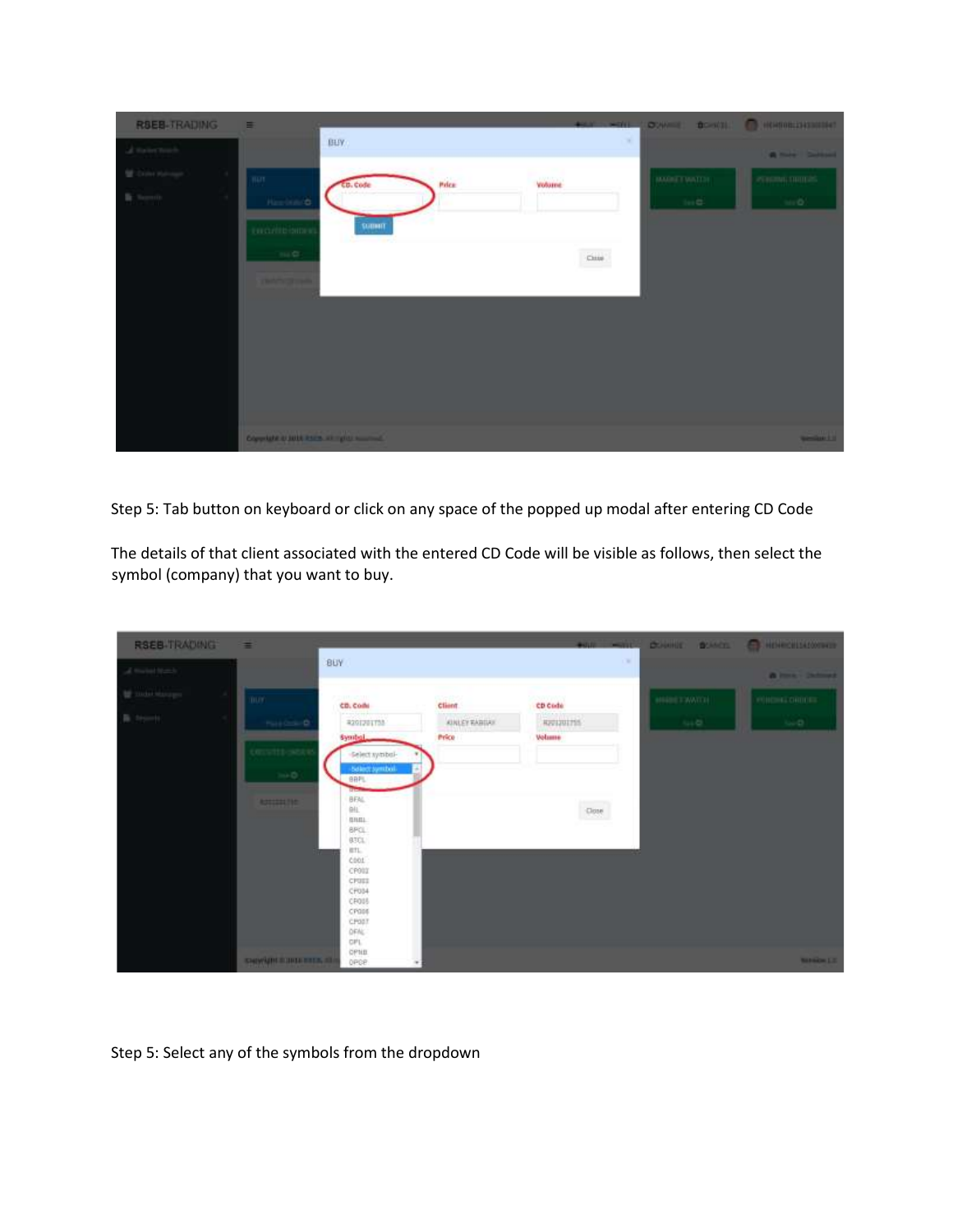After selecting any of the symbols, Price per share (your desired price- 15% up or down of Market Price), Volume (your desired volume) and Available amount (amount your concerned broker has deposited in the system) will be visible.



NOTE: Market Price is the price at which the last trade was executed or previous trade price.

Step 6: (i) If you enter the price less or more than 15% of Market Price, the submit button will be disabled with the message as shown below.

| <b>RSEB-TRADING</b>        | $\equiv$                                         |                                     |                      | age with a   |                     | <b>DOWNER TEAMERS OF HEMICIELERIES</b> |
|----------------------------|--------------------------------------------------|-------------------------------------|----------------------|--------------|---------------------|----------------------------------------|
| of their track.            |                                                  | BLIV.                               |                      |              | ×                   | <b>A MAN DANIEL</b>                    |
| <b>Mr. Daller Hallmage</b> | $\blacksquare$                                   | and colores and<br>cb. Code         | ÷<br>client          | w<br>co code | <b>MARKET WATCH</b> | PERSONAL DRUGS                         |
| m                          | Newton/O                                         | #201101755                          | <b>KIBLEY RABOAY</b> | R201201T55   | the Co.             | $-0$                                   |
|                            |                                                  | <b>Symbol</b>                       | Price                | volume:      |                     |                                        |
|                            | <b>EN CUTTO SHOPS</b>                            | BBIL.<br>#T                         | w                    |              |                     |                                        |
|                            | 10.07                                            | Art. Amount                         |                      |              |                     |                                        |
|                            |                                                  | 3,000.00                            |                      |              |                     |                                        |
|                            | <b>Manufacture</b>                               |                                     |                      |              |                     |                                        |
|                            |                                                  | Price must be between 35.5 and 34.5 |                      | ciose        |                     |                                        |
|                            |                                                  |                                     |                      |              |                     |                                        |
|                            |                                                  |                                     |                      |              |                     |                                        |
|                            |                                                  |                                     |                      |              |                     |                                        |
|                            |                                                  |                                     |                      |              |                     |                                        |
|                            |                                                  |                                     |                      |              |                     |                                        |
|                            |                                                  |                                     |                      |              |                     |                                        |
|                            |                                                  |                                     |                      |              |                     |                                        |
|                            | <b>Consider a setti assistanti consideration</b> |                                     |                      |              |                     | <b>Service 1 to</b>                    |
|                            |                                                  |                                     |                      |              |                     |                                        |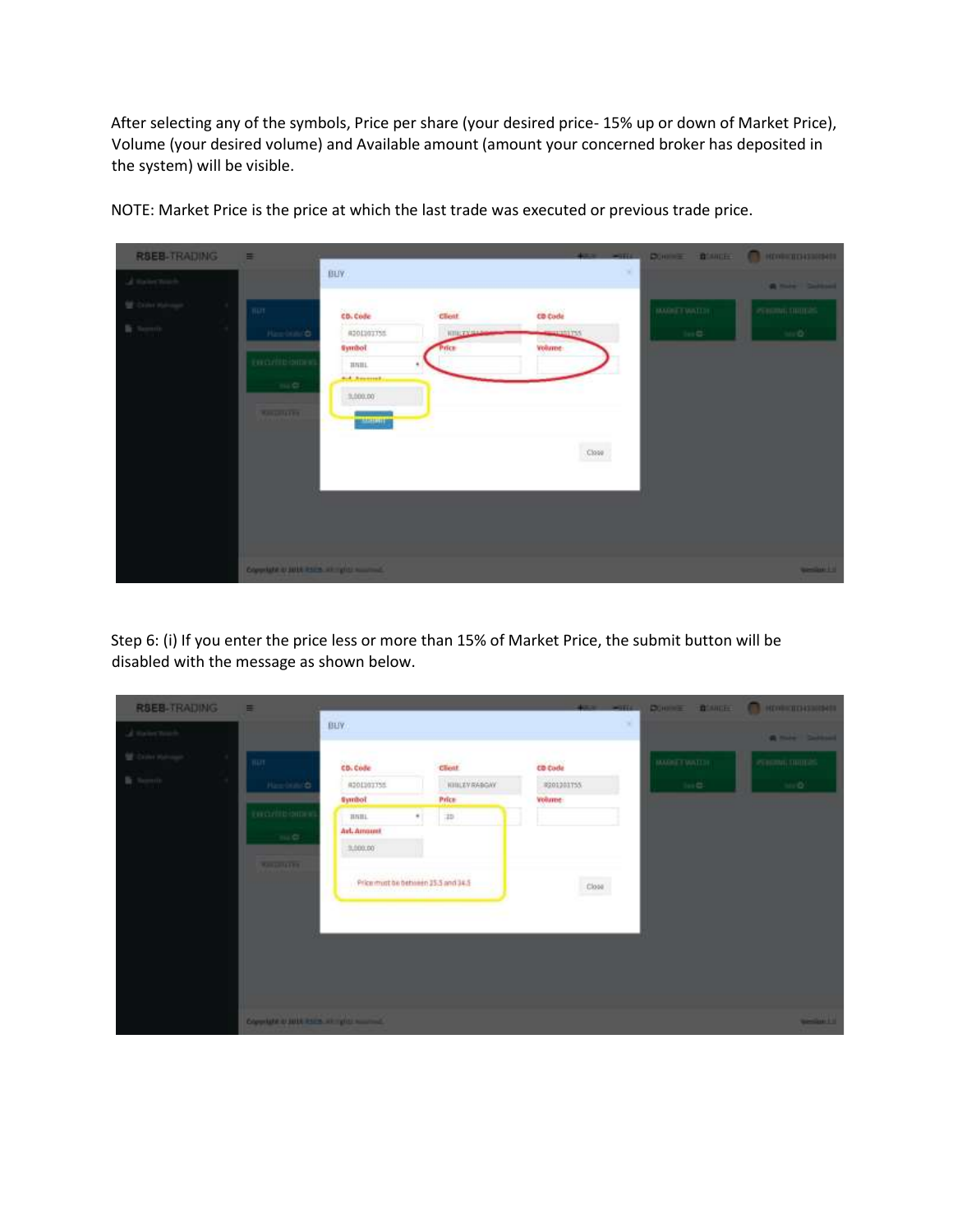Step 6: (ii) If you enter the volume more than the available amount, the message will be displayed and submit button will be disabled as follows.

| <b>RSEB-TRADING</b>      | 画                                        |                   |                                                |               | Altre with a |                     | <b>DOWNER BOARDED CONTROLLERING</b> |
|--------------------------|------------------------------------------|-------------------|------------------------------------------------|---------------|--------------|---------------------|-------------------------------------|
| al Halley Touch          |                                          | BUY.              |                                                |               | ×            |                     | <b>A mix Sellow</b>                 |
| <b>M. Castro Hydroge</b> | <b>Ture</b>                              | cb. Code          | client                                         | co code       |              | <b>MARKET WATCH</b> | PERSONAL DRUGS                      |
| <b>The Company</b>       | Hardton/O                                | #201101755        | <b>WILLEV RABOAY</b>                           | REGISTERS     |              | $\ln \mathbf{G}$    | $\sin \Phi$                         |
|                          |                                          | Symbol            | Price                                          | <b>Volume</b> |              |                     |                                     |
|                          | <b>EN CUTTO SHOP</b>                     | ٠<br><b>BRILL</b> | 3b                                             | 285           |              |                     |                                     |
|                          | 11.6                                     | Art. Amount       |                                                |               |              |                     |                                     |
|                          |                                          | 3,000.00          |                                                |               |              |                     |                                     |
|                          | <b>MARGARET</b>                          |                   | insuffection cash, you have selly the 9000.00- |               | Close        |                     |                                     |
|                          | Copyright is suit asset at right number. |                   |                                                |               |              |                     | <b>Seminar Ett</b>                  |

Step 7: Upon completion of filling up all the correct details, kindly click on SUBMIT button, following message will be displayed as shown.

| <b>RSEB-TRADING</b> | $\equiv$                                       |                           |                      | Altre witten              |   |                     | <b>DOWNER BOARDED CONTROLLERING</b> |
|---------------------|------------------------------------------------|---------------------------|----------------------|---------------------------|---|---------------------|-------------------------------------|
| of the locations    |                                                | <b>BLIV</b>               |                      |                           | × |                     | <b>A MAN DANIEL</b>                 |
| <b>B</b> Service    | <b>ILL HART</b>                                | $\omega$ -mange $0$ (m    |                      |                           |   | <b>BAGILT WATCH</b> | PERSONAL DRUGS                      |
|                     | Hardton/O                                      | Placed.                   |                      |                           |   | $100-12$            | 1410                                |
|                     | <b>EXCLUSIONS</b>                              | CD, Critic                | Client!              | CD Code                   |   |                     |                                     |
|                     | $m, \alpha$                                    | R201201755                | <b>IONLEY RABGAY</b> | 8201201755                |   |                     |                                     |
|                     |                                                | <b>Symbol</b>             | Prize                | Williams:                 |   |                     |                                     |
|                     | <b>NAMES OF BRIDE</b>                          | 0991<br>N<br>Avi. Amount. | $30\,$               | 150                       |   |                     |                                     |
|                     |                                                | 1,000.00                  |                      |                           |   |                     |                                     |
|                     |                                                | <b>TIMERIA</b>            |                      |                           |   |                     |                                     |
|                     |                                                |                           |                      | $\overline{\text{Ciste}}$ |   |                     |                                     |
|                     |                                                |                           |                      |                           |   |                     |                                     |
|                     |                                                |                           |                      |                           |   |                     |                                     |
|                     | Copyright of both lines, all rights household. |                           |                      |                           |   |                     | فاستعد                              |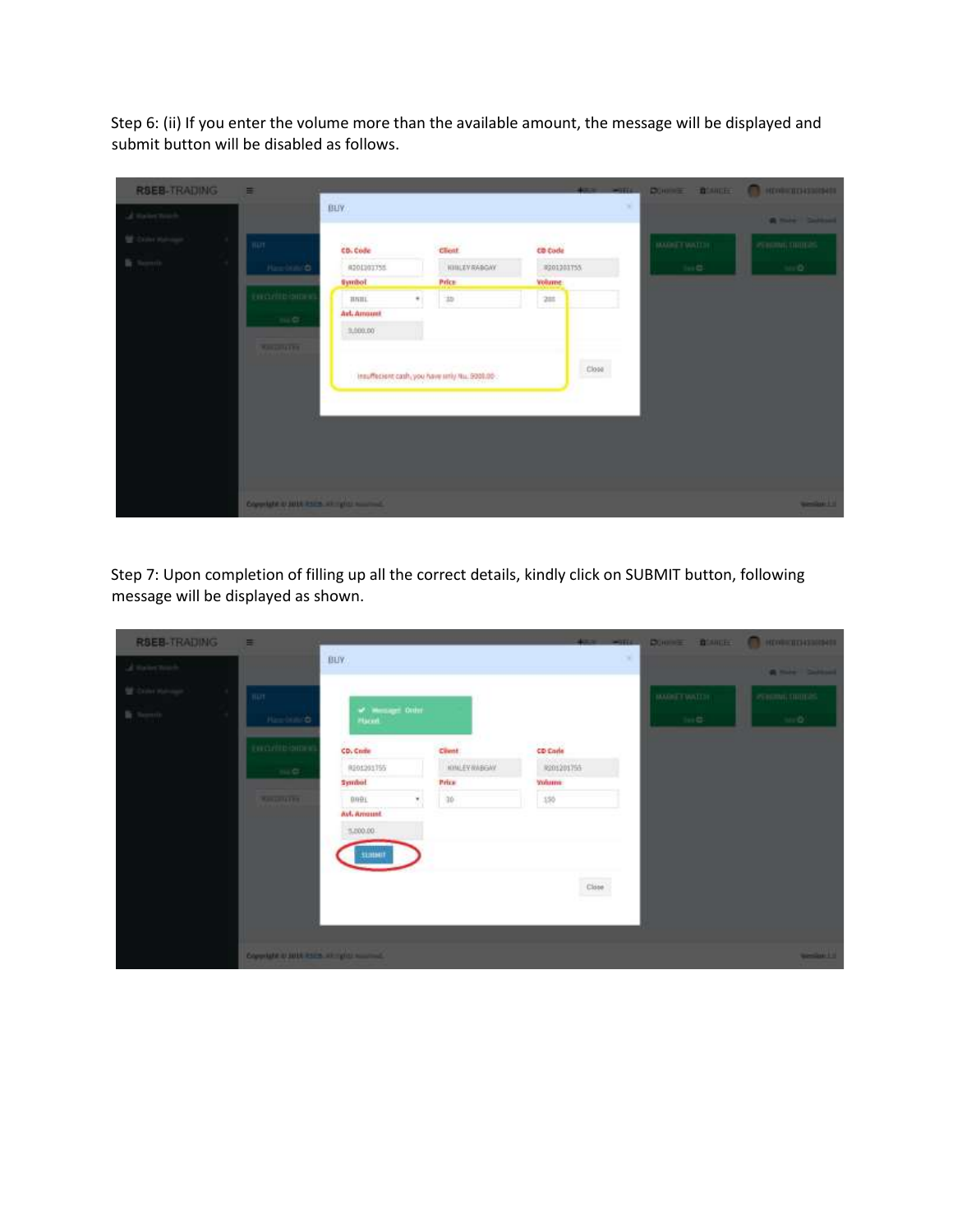Step 8: Kindly click on -SELL or SELL (both will redirect to the same page) to place your Sell orders as follows.

| <b>RSEB-TRADING</b>   | $\equiv$                                                                     | +eav                           | <b>CONANGE</b><br><b>B</b> CANCEL<br>$-$ SELL | $\Box$<br>MEMBMBE11410083847 |
|-----------------------|------------------------------------------------------------------------------|--------------------------------|-----------------------------------------------|------------------------------|
| al Harket Watch       |                                                                              |                                |                                               | & How Dallased               |
| n<br>Critic Manager   | BUY<br>SELL.                                                                 | CHANGE ORDERS<br>CANCLE ORDERS | <b>MARKET WATCH</b>                           | PENDING ORDERS               |
| ×<br><b>B</b> Reports | <b>Hack Order O</b><br><b>Configure O</b><br><b>DITCUTED ORDERS</b><br>Sec D | 500<br>Sec.                    | tio O                                         | 500 <sup>o</sup>             |
|                       | $\alpha$<br>R201201755                                                       |                                |                                               |                              |
|                       | $1\,$ SW001 $\pm$ 20903) evailable values for $545\pm$ 1384                  |                                |                                               |                              |
|                       | Available Cash   NAL                                                         |                                |                                               |                              |
|                       | Copyright @ 2016 RSEB, All rights reserved.                                  |                                |                                               | Version 1.0                  |

## Step 9: - SELL or SELL

After-SELL or SELL enter CD code and click Tab button on your keyboard or click on any space of the popped up modal as seen below.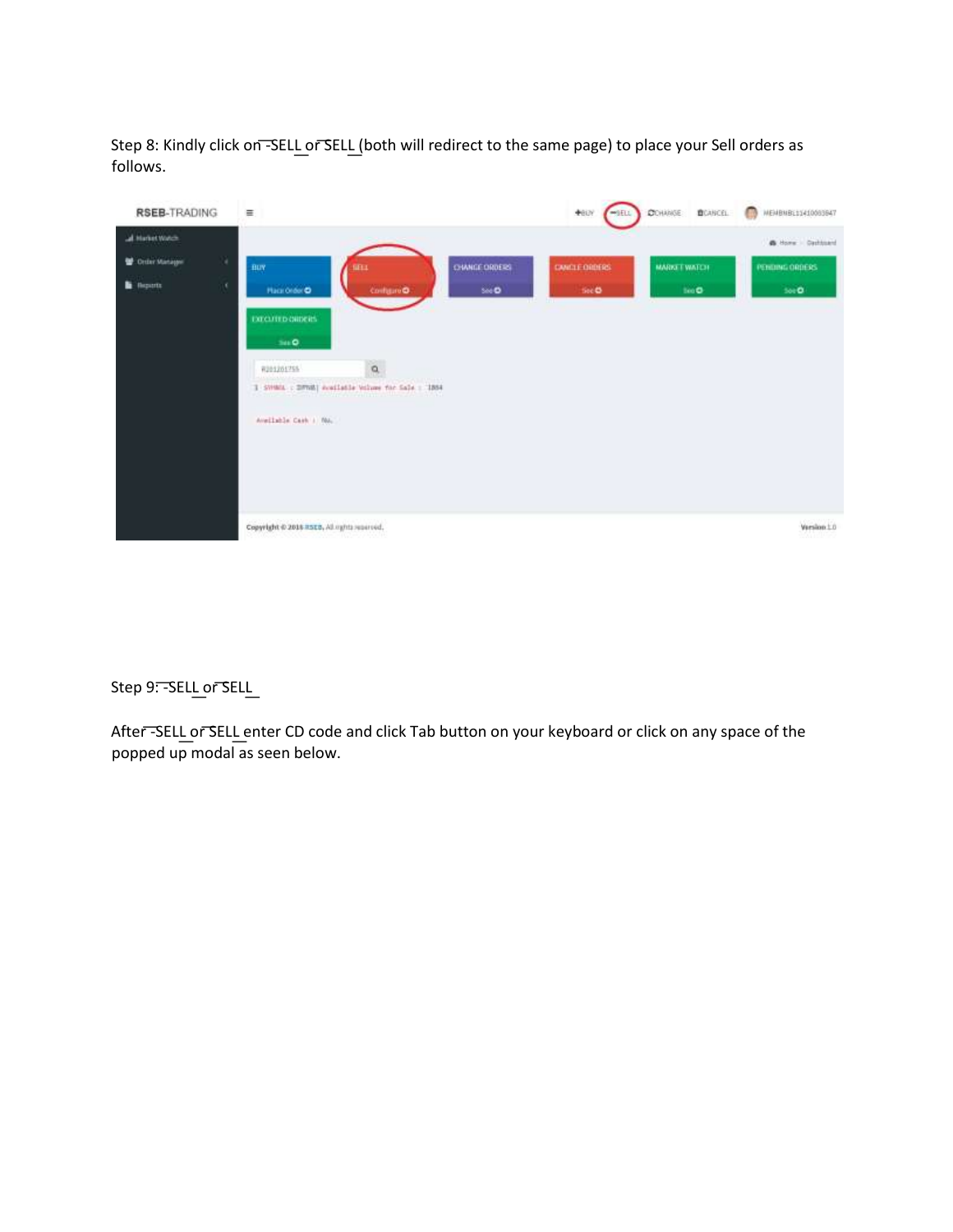| <b>RSEB-TRADING</b>     | $\equiv$                            |                                                      |        |              |                     | <b>PARTICULAR DIVINE DIAMON CONTINUES.</b> |
|-------------------------|-------------------------------------|------------------------------------------------------|--------|--------------|---------------------|--------------------------------------------|
| of their truck.         |                                     | SELL                                                 |        |              |                     | <b>Control Service</b>                     |
| <b>W. Daler Halvage</b> | <b>THEFT</b>                        | cb. Code                                             | Wilsme |              | <b>BAGILT WATCH</b> | PERSONAL DRUGS                             |
| $\frac{m}{2}$ . Seconds | <b>Hardton &amp;</b>                |                                                      |        |              | $100-12$            | $\approx 0$                                |
|                         | <b>EN CUTTO ORDER</b>               | SIDNE                                                |        |              |                     |                                            |
|                         | $-34.47$                            |                                                      |        | $_{\rm ODE}$ |                     |                                            |
|                         | <b>MALLERSTEIN</b>                  |                                                      |        |              |                     |                                            |
|                         |                                     | I haven't come that the second in the same that have | -      |              |                     |                                            |
|                         | waitered two in the stand           |                                                      |        |              |                     |                                            |
|                         |                                     |                                                      |        |              |                     |                                            |
|                         |                                     |                                                      |        |              |                     |                                            |
|                         |                                     |                                                      |        |              |                     |                                            |
|                         | Consider a subtleme or spin summer. |                                                      |        |              |                     | <b>Manufacture 11 Id.</b>                  |

Step 10: Tab button on keyboard or click on any space of the popped up modal after entering CD Code

The details of that client associated with the entered CD Code will be visible as follows, then select the symbol (company) that you want to sell.

| <b>RSEB-TRADING</b>           | WE.                           |                              |                      |                   | <b>BOX WITH CONTROL BOND CONTROLLERING</b> |                           |
|-------------------------------|-------------------------------|------------------------------|----------------------|-------------------|--------------------------------------------|---------------------------|
| $\delta$ states that $\delta$ |                               | SELL                         |                      |                   |                                            | A received a construction |
| Italia Harrison (1977)        | (BIT)                         | CD, Code                     | Client               | CD Code           | <b>BARRET BALLY</b>                        | minimizing concerning     |
| 取り<br>V.                      | <b>Plaza Order Of</b>         | <b>Ranzzourss</b>            | <b>KINLEY WABLES</b> | <b>KONSOLITAN</b> | $N=0$                                      | tie D                     |
|                               | <b>DECISION</b>               | Symbol<br>-sidect symbols    | Volume               |                   |                                            |                           |
|                               | $\ln\theta$ .                 | Galactionship<br><b>ARCH</b> |                      |                   |                                            |                           |
|                               | <b>RESERVES</b>               | BCCL.<br>BfAL:               |                      |                   |                                            |                           |
|                               |                               | 肤.<br>HHM.<br><b>BFGL</b>    |                      | Close             |                                            |                           |
|                               |                               | <b>BICK</b><br>RTL           |                      |                   |                                            |                           |
|                               |                               | com<br>07002<br>CP003        |                      |                   |                                            |                           |
|                               |                               | EP004<br>CFD01               |                      |                   |                                            |                           |
|                               |                               | CF096<br>CP007<br>DNAL.      |                      |                   |                                            |                           |
|                               |                               | DR.<br>DFISH                 |                      |                   |                                            |                           |
|                               | Committee to SOFE BREEL Rd to | DROM                         |                      |                   |                                            | WHEN THE                  |

Step 11: Select any of the symbols from the dropdown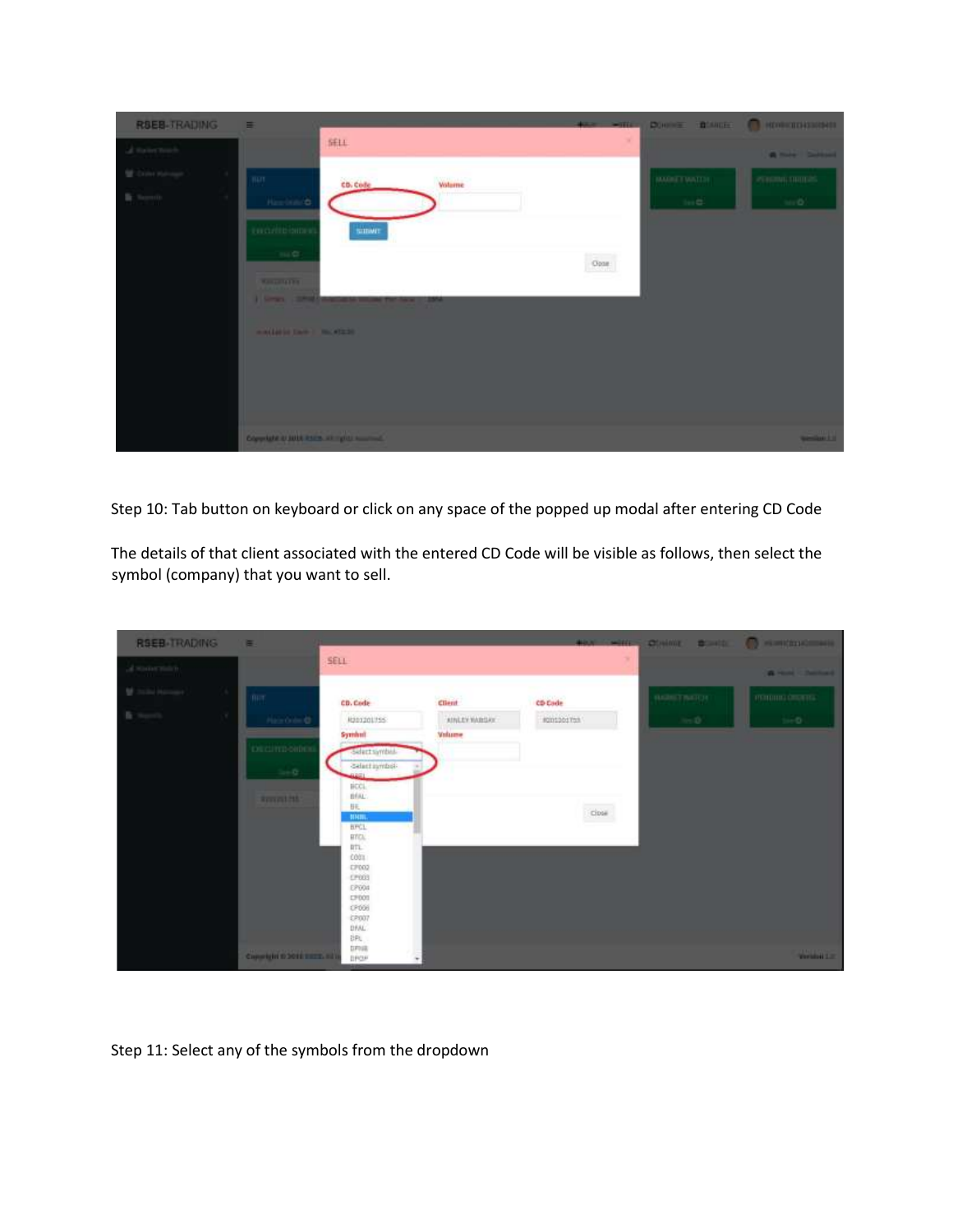After selecting any of the symbols, Avl. Vol (number of shares that you own) and volume (number of shares that you want to sell) will be visible.

| <b>RSEB-TRADING</b>                                | E                                              |            |                       | <b>WENT WITCH</b> |                     | <b>QUINE BOND CONDITIONS</b> |
|----------------------------------------------------|------------------------------------------------|------------|-----------------------|-------------------|---------------------|------------------------------|
| of measurable.                                     |                                                | SELL       |                       |                   |                     | <b>A men Industrial</b>      |
| <b>M. Dalla Malcage</b><br><b>Contract Advised</b> | $\mathbb{R}$ and                               | CD. Cade   | <b>Client</b>         | CD Cade           | <b>MARKET WATCH</b> | POstumi contrato             |
| n.                                                 | Pineline O                                     | R201201755 | <b>JUNEAU BABILIO</b> | R201201755        | $1 - 0$             | heim.                        |
|                                                    | edict/Hilp climb                               | Symbol     | Avt, VIII             | Volume            |                     |                              |
|                                                    |                                                | 11118      | 3,884<br>$\bullet$    |                   |                     |                              |
|                                                    | $-2$                                           | тальнт     |                       |                   |                     |                              |
|                                                    | <b>PERSONAL PART</b>                           |            |                       |                   |                     |                              |
|                                                    |                                                |            |                       | $\rm{Cois}$       |                     |                              |
|                                                    |                                                |            |                       |                   |                     |                              |
|                                                    |                                                |            |                       |                   |                     |                              |
|                                                    |                                                |            |                       |                   |                     |                              |
|                                                    |                                                |            |                       |                   |                     |                              |
|                                                    |                                                |            |                       |                   |                     |                              |
|                                                    |                                                |            |                       |                   |                     |                              |
|                                                    | Copyright is permitted and registration in the |            |                       |                   |                     | WesterLink                   |

Step 12: (i) If you enter the more than your available volume the submit button will be disabled with the message as shown below.

| <b>RSEB-TRADING</b> | E                                              |                                             |                          |                         | dear with a          | COMMON: COMON: 100 HEMICELLOPEDIDE |
|---------------------|------------------------------------------------|---------------------------------------------|--------------------------|-------------------------|----------------------|------------------------------------|
| of manerman.        |                                                | SELL                                        |                          |                         |                      | <b>A men Indicate</b>              |
|                     | н<br>WOT.                                      | CD. Cade                                    | client                   | CD Cade                 | <b>MARITED WATER</b> | POSSONG OBJECTS                    |
| n.<br><b>POST</b>   | Pitts (No. 0)                                  | R201201755                                  | <b><i>RINAWEABOX</i></b> | R201201755              | $1 - 0$              | tei D.                             |
|                     | edict/mo oimex                                 | <b>Dymbod</b><br>$\boldsymbol{\pi}$<br>3Hv8 | <b>Ball</b> 30d<br>3,864 | <b>Billions</b><br>1900 |                      |                                    |
|                     | <b>Aug</b>                                     |                                             |                          |                         |                      |                                    |
|                     | <b>PERSONAL PRO</b>                            | Tesuffectent Volume.                        |                          | <b>Close</b>            |                      |                                    |
|                     |                                                |                                             |                          |                         |                      |                                    |
|                     |                                                |                                             |                          |                         |                      |                                    |
|                     |                                                |                                             |                          |                         |                      |                                    |
|                     |                                                |                                             |                          |                         |                      |                                    |
|                     |                                                |                                             |                          |                         |                      |                                    |
|                     | County of the total control of region company. |                                             |                          |                         |                      | <b>Western Lit</b>                 |

Step 12: (ii) If you enter the correct volume but if the price per share is more or less than 15% up or down of Market Price, the message will be displayed and submit button will be disabled as follows.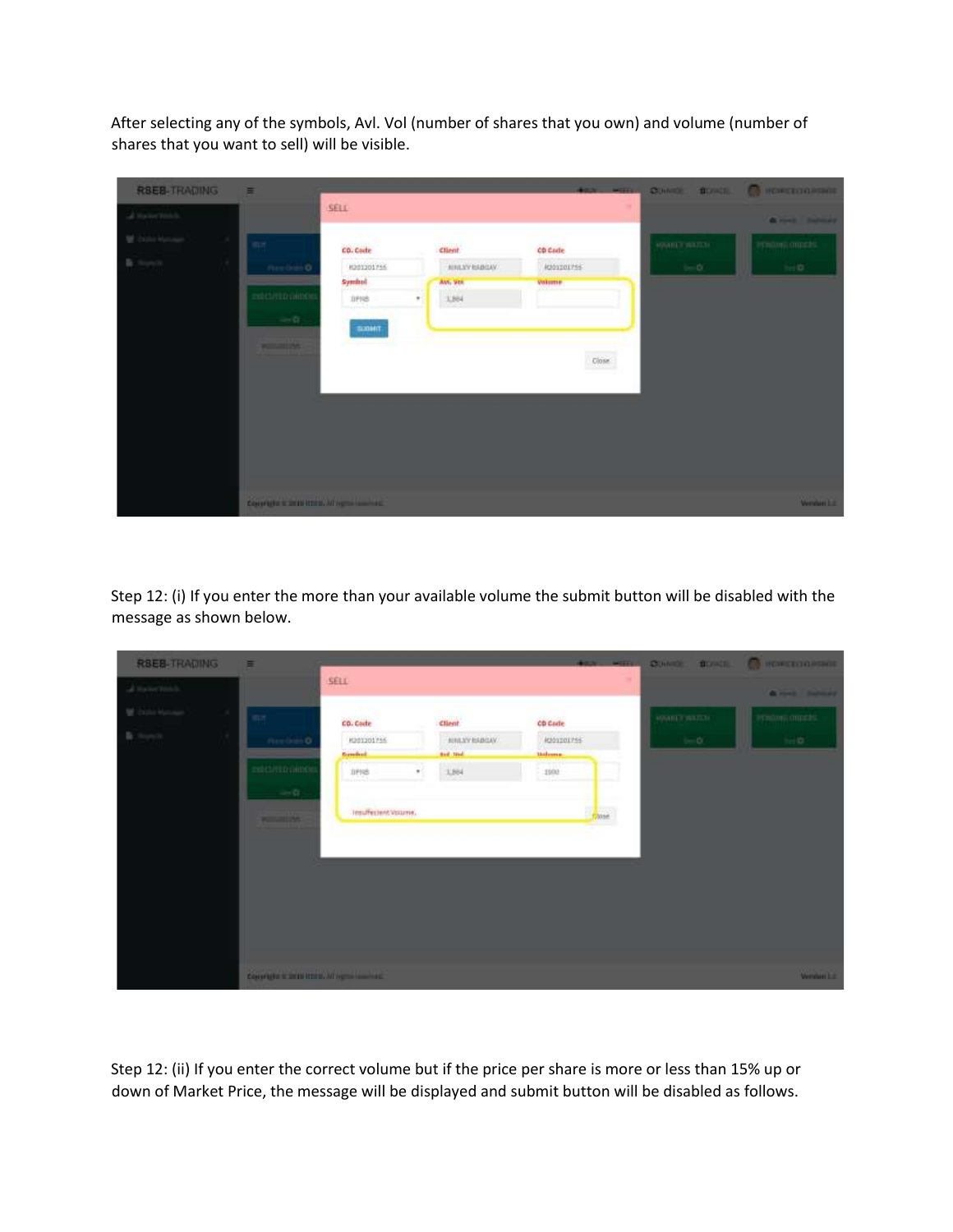NOTE: Market Price is the price at which the last trade was executed or previous trade price.

| <b>RSEB-TRADING</b>          | $\equiv$                                      |                                         |                       | <b>ABOVE MOTORS</b> |                     | QUARTER BOWER COMPRESSIONS |
|------------------------------|-----------------------------------------------|-----------------------------------------|-----------------------|---------------------|---------------------|----------------------------|
| $\mathcal{L}$ its terms in . |                                               | SELL                                    |                       |                     |                     | <b>G. HART BARBAR</b>      |
| Distances                    | <b>IT AND IN</b>                              | CD. Code                                | <b>Client</b>         | <b>CD</b> Code      | <b>MARKET WATCH</b> | POstoni muchi              |
| n.<br><b>TA</b>              | Pinchin D                                     | R201201755                              | <b>JUNEAU BABILIO</b> | R201201755          | $1 - 0$             | hei D.                     |
|                              | edict/mo oimex                                | Symbol<br><b>Jirrus</b>                 | Avi, Vel.<br>3,864    | Volume<br>1864      |                     |                            |
|                              | $\rightarrow 0$ .                             | Price:<br>$32 -$                        |                       |                     |                     |                            |
|                              | <b>PERSONAL PART</b>                          |                                         |                       |                     |                     |                            |
|                              |                                               | Price must be between 22,525 and 30.475 |                       | $_{\rm CMSR}$       |                     |                            |
|                              |                                               |                                         |                       |                     |                     |                            |
|                              |                                               |                                         |                       |                     |                     |                            |
|                              |                                               |                                         |                       |                     |                     |                            |
|                              |                                               |                                         |                       |                     |                     |                            |
|                              | County of the Hotel Hotel, All rights how had |                                         |                       |                     |                     | WesterLink                 |

Step 13: Upon completion of filling up all the correct details, kindly click on SUBMIT button, following message will be displayed as shown.

| <b>RSEB-TRADING</b> | $\equiv$                                           |                             |                                |                             | <b>TAX: MILL COME: BOND, C HORDINGER</b> |                     |
|---------------------|----------------------------------------------------|-----------------------------|--------------------------------|-----------------------------|------------------------------------------|---------------------|
| a measurants.       |                                                    | SELL                        |                                |                             |                                          | <b>A HAS Balmed</b> |
|                     | Wer.                                               | of Measured Gister          |                                |                             | <b>MARITA WATCH</b>                      | POSSIBLE GREEK      |
| <b>B</b> Service    | Pineline O                                         | <b>Placed</b>               |                                |                             | $1 - 0$                                  | heim.               |
|                     | edicumo oimo                                       | CD, Cade                    | <b>Client</b>                  | CD Code                     |                                          |                     |
|                     | $-1$                                               | <b>KIGERILTSS</b><br>Symbol | <b>KILLYANGAY</b><br>Avt. Vol. | R001201753<br><b>Volume</b> |                                          |                     |
|                     | <b>PERSONAL PRO</b>                                | <b>DF103</b><br>τ.          | 1.884                          | 1884                        |                                          |                     |
|                     |                                                    | Price                       |                                |                             |                                          |                     |
|                     |                                                    | $26$                        |                                |                             |                                          |                     |
|                     |                                                    | <b>BUENOT</b>               |                                |                             |                                          |                     |
|                     |                                                    |                             |                                | $_{\rm CBS}$                |                                          |                     |
|                     |                                                    |                             |                                |                             |                                          |                     |
|                     |                                                    |                             |                                |                             |                                          |                     |
|                     | Constitute in Delle (1988). All registe conclusion |                             |                                |                             |                                          | Weiserland          |

Step 14: Kindly click on Change button if you want to change the volume or price on your already placed buy or sell, you can change them on the screen shown and click on change button.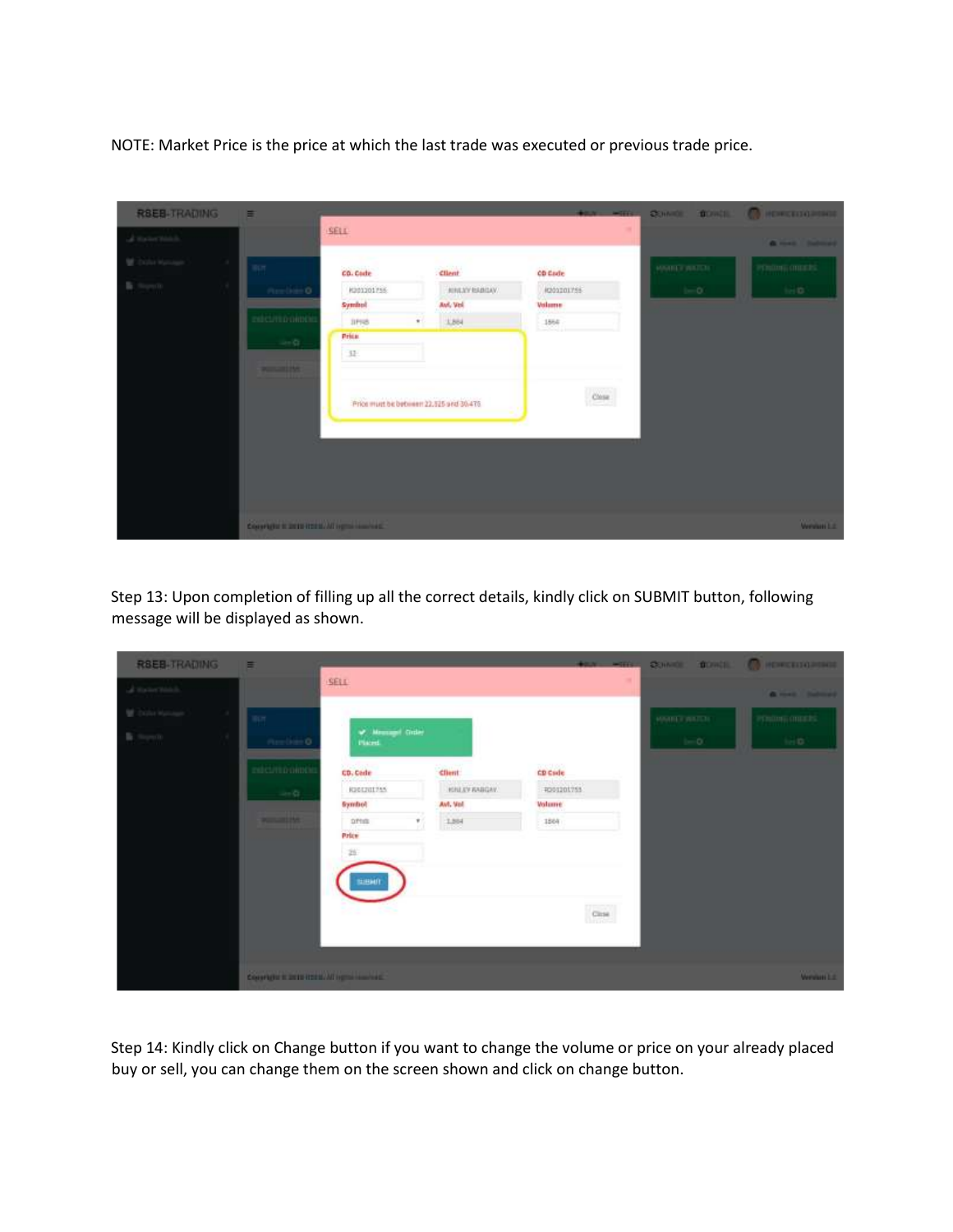| <b>RSEB-TRADING</b> |    | $\equiv$                                    |                    |   |                  |      |                     |    | +93Y |   | -SELL COCHANGE      | <b>B</b> OWCEL: | o<br>MENRICB11410008459 |             |
|---------------------|----|---------------------------------------------|--------------------|---|------------------|------|---------------------|----|------|---|---------------------|-----------------|-------------------------|-------------|
| al Harbot Watch     |    |                                             |                    |   |                  |      |                     |    |      |   |                     |                 | a mm dargebrist         |             |
| Criter Mariagne     | O. | Show in a cotties                           |                    |   |                  |      |                     |    |      |   |                     | Search:         |                         |             |
| <b>B</b> Reports    | ×  | <b>SYMBOL</b>                               | $  \cdot  $ cocone | Ħ | PRICE            | 11.7 | VOLUME              | 33 | AIDE | n | TINE                | it.             | <b>ACTION</b>           | п           |
|                     |    | anac.                                       | W301301755         |   | 35.00            |      | 150                 |    | auv. |   | 2018-10-31 14:48:33 |                 | <b>O</b> Change         |             |
|                     |    | <b>SPNB</b>                                 | 0201001755         |   | port of<br>23,00 |      | <b>NAME</b><br>1884 |    | mu   |   | 2014-05-31 15:14:17 |                 | <b>O</b> Diange         |             |
|                     |    | Showing 1 to 2 of 2 entrais                 |                    |   |                  |      |                     |    |      |   |                     |                 | T<br>Firestout.         | Next        |
|                     |    | Copyright @ 2016 RSCD. All rights reserved. |                    |   |                  |      |                     |    |      |   |                     |                 |                         | Werslop 5.0 |

Step 15: Kindly click on Cancel button if you want to cancel your orders, you can cancel them on the screen shown and click on delete button.

|                  | <b>RSEB-TRADING</b><br>量                                  |                       |       |                                           | +BBY +SELL | <b>C</b> CHANGE<br><b>B</b> OVICE | MEMRICB11410008459 |
|------------------|-----------------------------------------------------------|-----------------------|-------|-------------------------------------------|------------|-----------------------------------|--------------------|
| all Harbet Watch |                                                           |                       |       |                                           |            |                                   | a mee tastebrie    |
| Grifer Miniager  | 90<br>Show to . wintries                                  |                       |       |                                           |            |                                   | Search             |
| <b>B</b> Reports | ×<br><b>Particularly ALAS</b><br><b>SECOND TELEVISION</b> | 11.<br>-224000<br>co. | FMAR  | <b>Louis Ave</b><br><b>THREE</b><br>n Gar | 1111111    | <b>THIS</b>                       | <b>Here</b>        |
|                  | <b>BIAL</b>                                               | <b>R201201755</b>     | 30.00 | 350                                       | 树          | 2010-05-31 (4:48:33)              | Speech.            |
|                  | <b>DENB</b>                                               | <b>NUOL201155</b>     | 25.00 | 1864                                      | sec.       | 3016-05-31 15:16:17               | <b>Borieta</b>     |
|                  |                                                           |                       |       |                                           |            |                                   |                    |
|                  |                                                           |                       |       |                                           |            |                                   |                    |
|                  |                                                           |                       |       |                                           |            |                                   |                    |
|                  |                                                           |                       |       |                                           |            |                                   |                    |
|                  |                                                           |                       |       |                                           |            |                                   |                    |